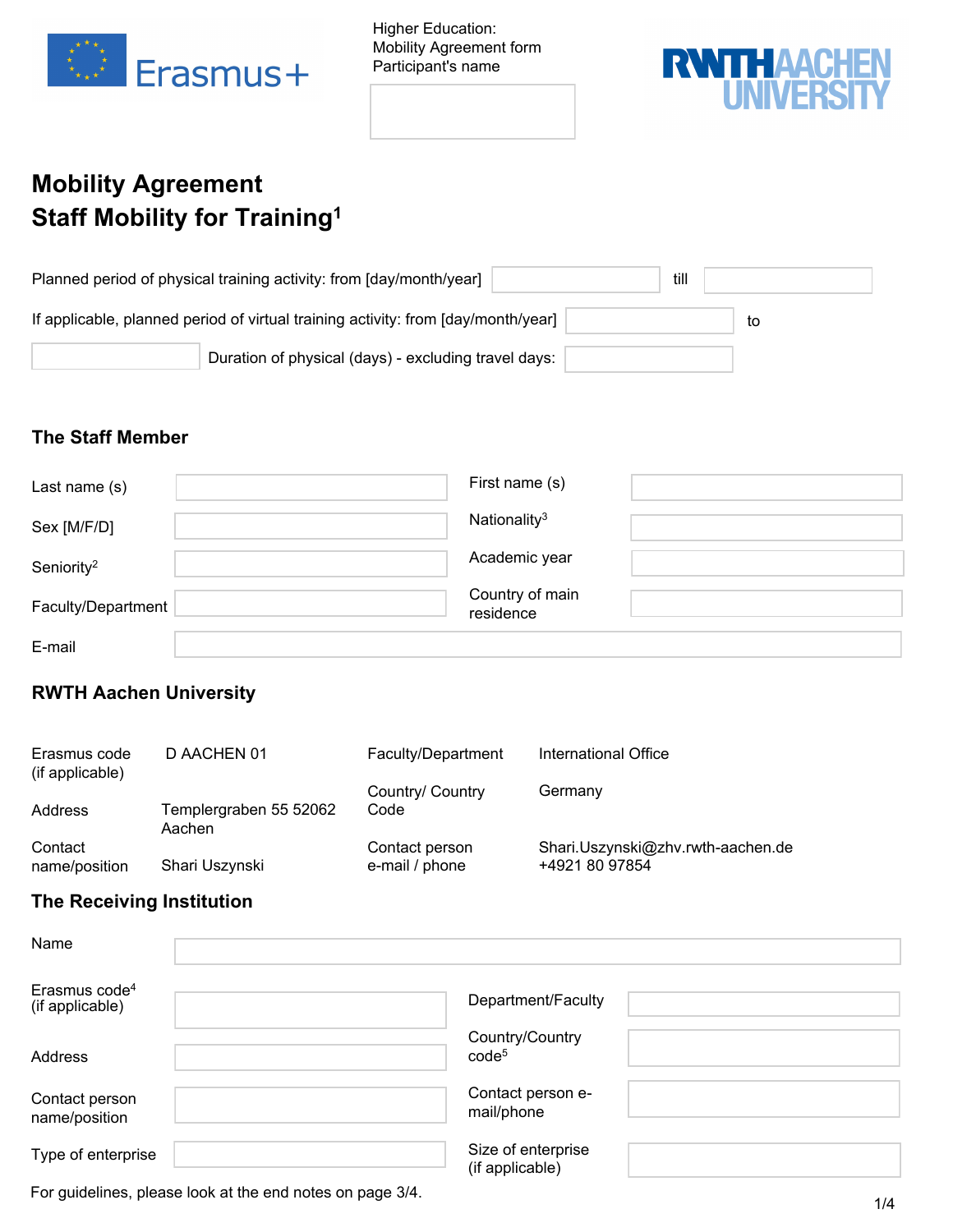

Higher Education: Mobility Agreement form Participant´s name



## **Section to be completed BEFORE THE MOBILITY I. PROPOSED MOBILITY PROGRAMME**

| Language of training:                                                                                                                               |                                                                                      |
|-----------------------------------------------------------------------------------------------------------------------------------------------------|--------------------------------------------------------------------------------------|
| Overall objectives of<br>the mobility                                                                                                               |                                                                                      |
|                                                                                                                                                     | Training activity to develop pedagogical and/ or curriculum design skills: Ves<br>No |
| Added value of the<br>mobility (in the context<br>of the modernisation<br>and internationalisation<br>strategies of the insti-<br>tutions involved) |                                                                                      |
| Activities to be carried<br>out                                                                                                                     |                                                                                      |
| Expected outcomes<br>and impact (e.g. on<br>the professional devel-<br>opment of the staff<br>member and on both<br>institutions)                   |                                                                                      |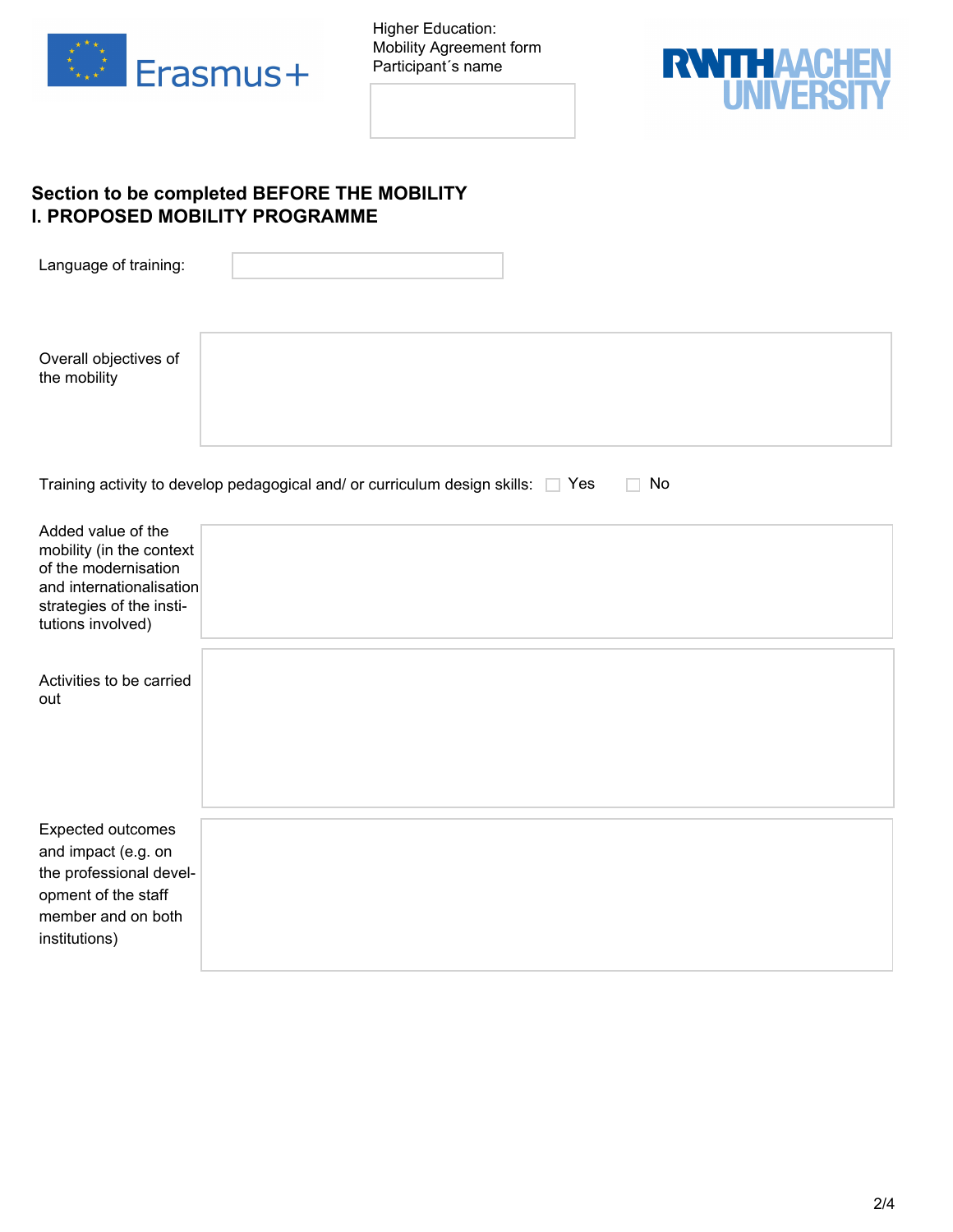

Higher Education: Mobility Agreement form Participant´s name



# **II. COMMITMENT OF THE THREE PARTIES**

By signing<sup>7</sup> this document, the staff member, the RWTH Aachen University and the receiving institution/enterprise confirm that they approve the proposed mobility agreement.

The RWTH Aachen University institution supports the staff mobility as part of its modernisation and internationalisation strategy and will recognise it as a component in any evaluation or assessment of the staff member.

The staff member will share his/her experience, in particular its impact on his/her professional development and on the RWTH Aachen University, as a source of inspiration to others.

The staff member and the beneficiary institution commit to the requirements set out in the grant agreement signed between them.

The staff member and the receiving institution/enterprise will communicate to the RWTH Aachen University any problems or changes regarding the proposed mobility programme or mobility period.

## **The staff member**

| Name      |      |  |
|-----------|------|--|
| Signature | Date |  |

## **Dean/Head of department**

| Name      |      |  |
|-----------|------|--|
| Signature | Date |  |

## **The Receiving Institution**

| Name of the<br>responsible person L |      |  |
|-------------------------------------|------|--|
| Signature                           | Date |  |

## **International Office, RWTH Aachen University**

| Name of the<br>responsible person L |      |  |
|-------------------------------------|------|--|
| Signature                           | Date |  |